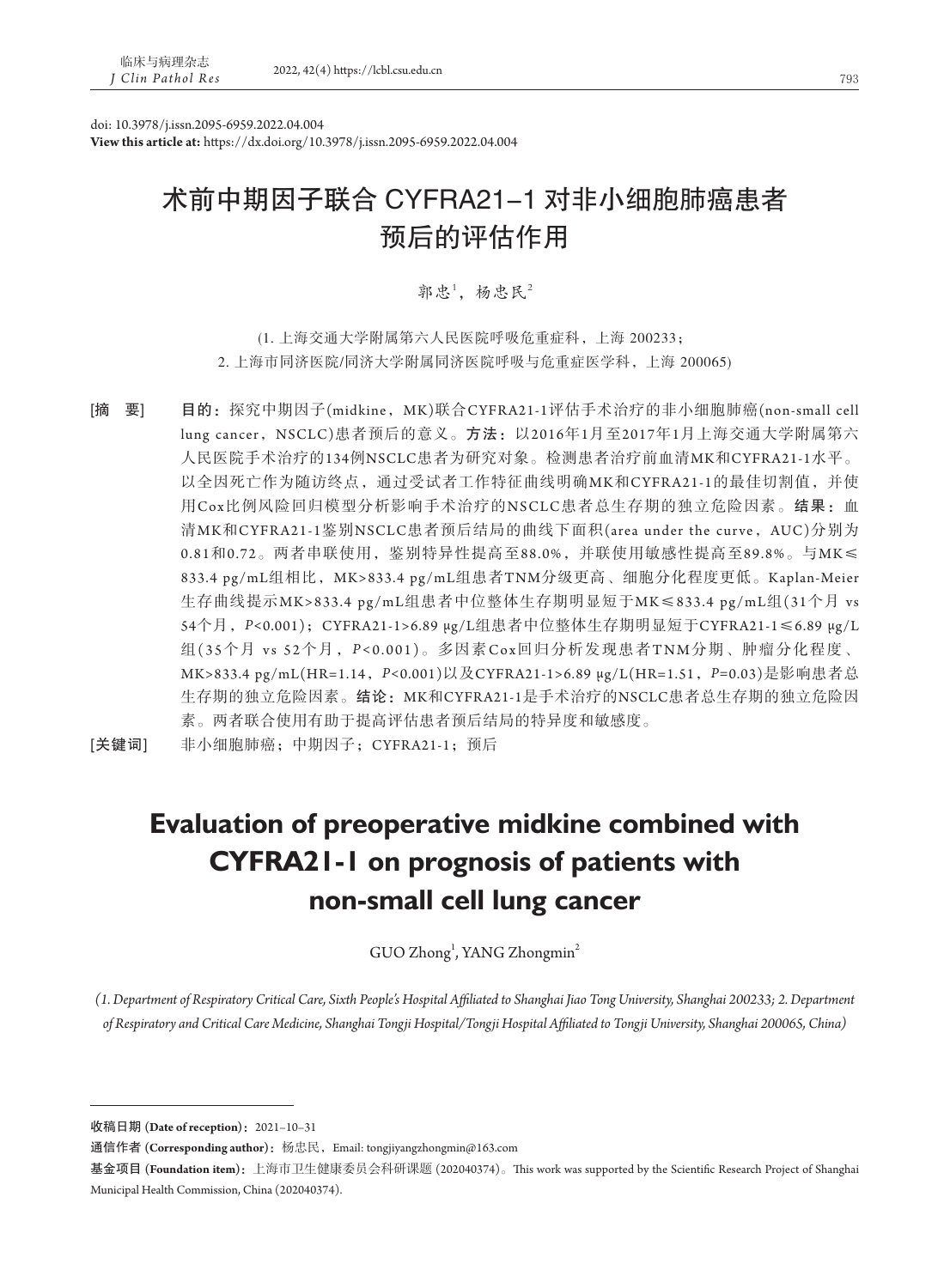**Abstract Objective:** To explore the prognostic significance of midkine (MK) in combination with CYFRA21-1 for the assessment of patients with non-small cell lung cancer (NSCLC) receiving surgical resection. **Methods:** A total of 134 patients who underwent surgical resection for NSCLC at the Sixth People's Hospital Affiliated to Shanghai Jiao Tong University during January 2016 to January 2017 were selected as the study participants. Serum MK and CYFRA21-1 levels were measured prior to the initiation of any treatments. Patients were followed-up with the primary end point of all-cause mortality. The receiver operating characteristic (ROC) curve was utilized to determine the optima cut-off points for MK and CYFRA21-1, respectively. The Cox proportional hazards model was employed to identify independent risk factors for NSCLC patients receiving surgical resection. **Results:** The area under the curve for discriminating NSCLC outcome by MK and CYFRA21-1 were 0.81 and 0.72, respectively. Combination in serial would increase specificity to 88.0% and combination in parallel would yield an improved sensitivity of 89.8%. Compared with patients in the MK ≤833.4 pg/mL, patients with MK >833.4 pg/mL showed increased TNM grade and poorer cellular differentiation histopathologically. Survival analysis by the Kaplan-Meier curve indicated that patients with MK >833.4 pg/mL had significantly shorter overall median survival than patients with MK ≤833.4 pg/mL (31 months vs 54 months, *P<*0.001). In addition, patients with CYFRA21-1 >6.89  $\mu$ g/L showed significantly shorter overall median survival than those with CYFRA21-1 ≤6.89 μg/L (35 months vs 52 months, *P<*0.001). Multivariate Cox regression analysis indicated that the TNM classification, tumor differentiation degree, MK >833.4 pg/mL (HR =1.14, *P<*0.001) and CYFRA21-1 >6.89 μg/L (HR =1.51, *P=*0.03) were independent risk factors for patient all-cause mortality. **Conclusion:** The preoperative MK and CYFRA21-1 were independent risk factors for NSCLC patients treated with surgical resection. Combined use of these 2 parameters would increase the specificity and sensitivity to discriminate the outcome of patients with NSCLC.

**Keywords** non-small cell lung cancer; midkine; CYFRA21-1; prognosis

肺癌是我国成年人群最为常见的恶性肿瘤, 在组织病理学上可分为小细胞肺癌和非小细胞 肺癌(non-small cell lung cancer, NSCLC)。其中 NSCLC约占肺癌整体的85%,又可细分为腺癌、鳞 状细胞癌等病理亚型。流行病学调查结果[1]提示: 目前我国NSCLC患者的5年生存率仅为6.32%, 故 而准确评估患者的预后具有重要的意义。中期因 子(midkine, MK)是一种肝素结合生长因子, 最初 发现其在胚胎神经元分化中发挥重要的作用[2]。 近年来的研究[3]表明:MK在多种恶性肿瘤中高表 达,且肿瘤切除后其含量明显下降。细胞角蛋白 19的可溶性片段CYFRA21-1在NSCLC,尤其是鳞 状细胞癌亚型患者中升高较为显著。本研究拟探 讨术前MK联合CYFRA21-1对手术治疗的NSCLC患 者预后的评估意义。

## 1对象与方法

#### 1**.**1对象

本研究为单中心、回顾性分析,以2016年 1月至2017年1月就诊于上海交通大学附属第六人

民医院行肺癌根治术的134例NSCLC患者为研究对 象。纳入标准:1)经病理学明确诊断为NSCLC; 2 )治疗前有留存的血液标本供检测;3 )存在手术 指针,无手术禁忌证,接受肺癌根治术。排除标 准:1)NSCLC诊断未经病理明确;2)NSCLC为IV 期或存在其他手术禁忌证,未行手术治疗;3 )未 留存血标本或资料不全,无法用于分析;4)合并 存在其他影响MK和CYFRA21-1的因素, 如急慢 性炎症、严重肝肾功能不全等。本研究经上海交 通大学附属第六人民医院医学伦理委员会审核批 准,患者均签署知情同意书。

#### 1**.**2方法

所有患者治疗前存留血液标本,经离心后 −80 ℃冻存备用。使用商用酶联免疫吸附实验试 剂盒检测血清MK水平。操作均按照说明书指示进 行。CYFRA21-1常规送至上海交通大学附属第六人 民医院检验科,利用化学发光法进行检测。

NSCLC患者进行根治性肺叶切除术+淋巴结 清扫术,必要时术后行辅助性放疗、化疗或分子 靶向治疗。通过电子病历系统收集患者的临床和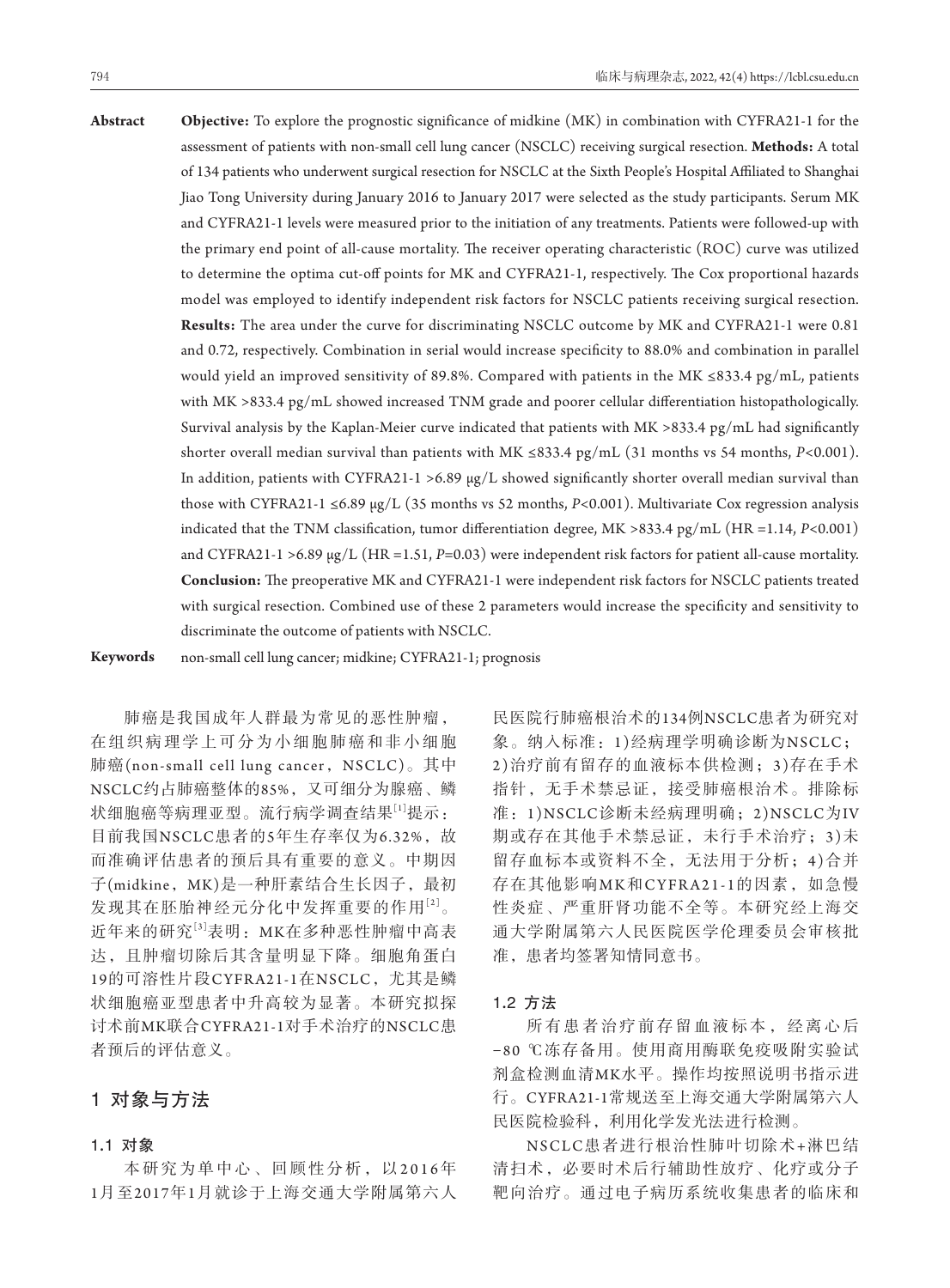实验室检查数据,包括年龄、性别、体重指数、 合并症(高血压、糖尿病)、吸烟史、肿瘤TNM分 期、病理亚型以及肿瘤分化程度。

对所有患者进行随访,随访终点为全因死 亡。当患者出现随访终点时即退出随访队列。若 末次随访(2021年6月)时患者仍存活,则为删失 数据。

#### 1**.**3统计学处理

对计量资料进行正态性检验,符合正态分布 的计量资料以均数±标准差(*x*±*s*)表示,两组间采用 独立样本*t*检验进行比较;非正态分布则以中位数 (四分位区间)表示。计数资料以频数和百分比表 示,两组间采用χ<sup>2</sup>检验进行比较。构建受试者工作 特征(receiver-operating characteristic, ROC)曲线, 以患者预后结局为终变量,明确MK和CYFRA21-1

的最佳切割值、曲线下面积(area under the curve, AUC)、敏感性及特异性。通过Kaplan-Meier曲线 分析患者生存率的变化情况,并通过log-rank检验 对不同组间生存率进行比较。以单因素和多因素 Cox比例风险模型明确影响NSCLC患者预后的独 立危险因素。双侧检验,*P <*0.05为差异有统计学 意义。

### 2结果

# 2**.**1血清 **MK** 和 **CYFRA**21**-**1 鉴别 **NSCLC** 患者预 后结局的能力

血清M K和CYFRA21-1鉴别NSCLC患者预后 结局的AUC分别为0.81和0.72。两者串联使用, 鉴别特异性提高至88.0%,并联使用敏感性提高至 89.8%(表1,图1)。

表**1** 血清**MK**和**CYFRA21-1**鉴别**NSCLC**患者预后结局的最佳切割值、**AUC**以及敏感性和特异性 **Table 1 Optimal cut-off, AUC, sensitivity, and specificity for discriminating outcome in NSCLC patients by serum MK and CYFRA21-1**

| 指标             | $Cut$ -off            | AUC (95%CI)              | 敏感性(95%CI)/%             | 特异性(95%CI)/%             | P       |
|----------------|-----------------------|--------------------------|--------------------------|--------------------------|---------|
| МK             | $833.4 \text{ pg/mL}$ | $0.81(0.74-0.88)$        | 72.9(59.7~83.6)          | $78.7(67.7-87.3)$        | < 0.001 |
| CYFRA21-1      | $6.89 \mu g/L$        | $0.72(0.64 - 0.80)$      | $71.2(57.9 - 82.2)$      | 64.0(52.1~274.8)         | < 0.001 |
| MK、CYFRA21-1串联 |                       | $0.71(0.63\text{-}0.79)$ | 54.2(40.8~67.3)          | $88.0(78.4 \times 94.4)$ | < 0.001 |
| MK、CYFRA21-1并联 |                       | 0.72(0.64~0.80)          | $89.8(79.2 \times 96.2)$ | 54.7(42.7~66.2)          | < 0.001 |



图**1** 血清**MK**和**CYFRA21-1**鉴别**NSCLC**患者预后结局的 **ROC**曲线

**Figure 1 ROC curve for discriminating outcome in NSCLC patients by serum MK and CYFRA21-1**

## 2**.**2血清 **MK**、**CYFRA**21**-**1 与 **NSCLC** 患者临床病 理特征间的关系

与MK≤833.4 pg/mL组相比,MK>833.4 pg/mL 组患者 TNM 分级更高、细胞分化程度更低; CYFRA21-1>6.89 μg/L组患者吸烟比例显著高于 CYFRA21-1≤6.89 μg/L组(表2)。

#### 2**.**3 **Kaplan-Meier** 生存曲线

MK>833.4 pg/mL组患者中位整体生存期明 显短于MK≤833.4 pg/mL组(31个月 vs 54个月, *P<*0.001);CYFRA21-1>6.89 μg/L组患者中位整体 生存期明显短于CYFRA21-1≤6.89 μg/L组(35个月 vs 52个月,*P<*0.001;图2)。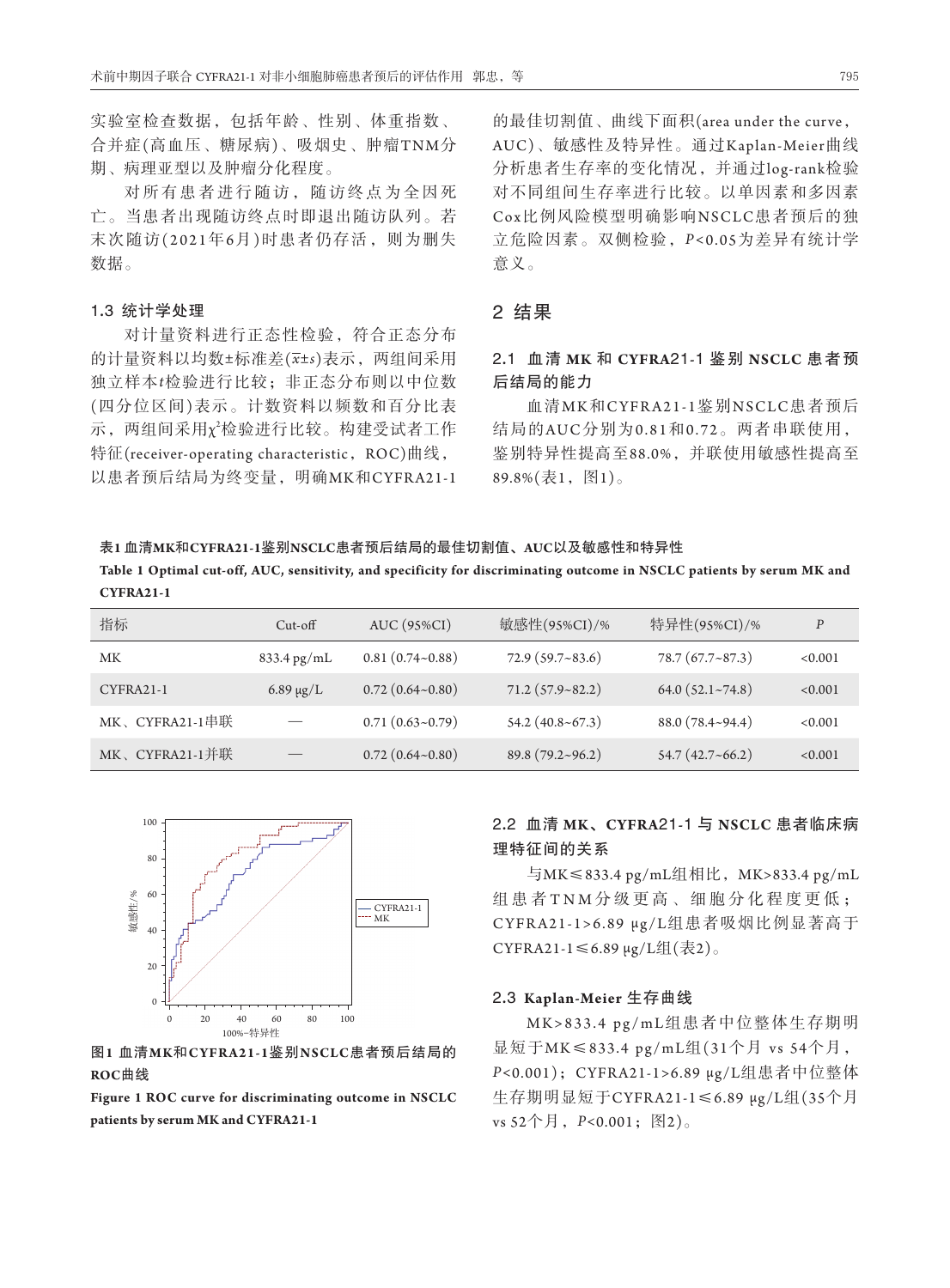# 2**.**4影响 **NSCLC** 患者总生存期的单因素和多因素 **Cox** 回归结果

单因素分析提示患者TNM分期、肿瘤分化程 度、MK>833.4 pg/mL以及CYFRA21-1>6.89 μg/L与总 生存期有关;多因素Cox回归亦证实TNM分期、肿 瘤分化程度、MK>833.4 pg/mL(HR=1.14,*P<*0.001) 以及CYFRA21-1>6.89 μg/L(HR=1.51,*P=*0.03)是影响 患者总生存期的独立危险因素(表3)。

| 表2 NSCLC患者不同血清MK和CYFRA21-1水平组间比较                                                                                 |
|------------------------------------------------------------------------------------------------------------------|
| Table 2 Comparisons between patient characteristics with different serum MK and CYFRA21-1 in patients with NSCLC |

| 指标                         | $MK \leq 833.4$ pg/<br>mL $(n=75)$ | $MK>833.4$ pg/mL<br>$(n=59)$ | $\boldsymbol{P}$ | CYFRA21-1<br>$≤6.89 \mu g/L$<br>$(n=65)$ | CYFRA21-1><br>6.89 $\mu$ g/L (n=69) | $\boldsymbol{P}$ |
|----------------------------|------------------------------------|------------------------------|------------------|------------------------------------------|-------------------------------------|------------------|
| 年龄/岁                       | $63.59 \pm 7.89$                   | $62.54 \pm 7.42$             | 0.44             | $63.23 \pm 7.51$                         | $63.03 \pm 7.88$                    | 0.88             |
| 男/[例(%)]                   | 39(52.0)                           | 33(55.9)                     | 0.65             | 32(49.2)                                 | 40(58.0)                            | 0.31             |
| 体重指数/(kg·m <sup>-2</sup> ) | $23.75 \pm 3.07$                   | $23.82 \pm 3.40$             | 0.90             | $23.73 \pm 2.99$                         | $23.82 \pm 3.43$                    | 0.88             |
| 高血压/[例(%)]                 | 36(48.0)                           | 30(50.8)                     | 0.74             | 37(56.9)                                 | 29(42.0)                            | 0.09             |
| 糖尿病/[例(%)]                 | 25(33.3)                           | 23(39.0)                     | 0.50             | 24(36.9)                                 | 24(34.8)                            | 0.80             |
| 吸烟/[例(%)]                  | 50(66.7)                           | 40(67.8)                     | 0.89             | 38 (58.5)                                | 52(75.4)                            | 0.04             |
| TNM分期/[例(%)]               |                                    |                              |                  |                                          |                                     |                  |
| $\bf{I}$                   | 15(20.0)                           | 2(3.4)                       | < 0.001          | 9(13.8)                                  | 8(11.6)                             | 0.30             |
| $\rm II$                   | 44 (58.7)                          | 25(42.4)                     |                  | 37(56.9)                                 | 32(46.4)                            |                  |
| $\rm III$                  | 16(21.3)                           | 32(54.2)                     |                  | 19(29.2)                                 | 29(42.0)                            |                  |
| 病理类型/[例(%)]                |                                    |                              | 0.34             |                                          |                                     | 0.72             |
| 鳞状细胞癌                      | 27(36.0)                           | 16(27.1)                     |                  | 23(35.4)                                 | 20(29.0)                            |                  |
| 腺癌                         | 46(61.3)                           | 39(66.1)                     |                  | 39 (60.0)                                | 46(66.7)                            |                  |
| 其他                         | 2(2.7)                             | 4(6.8)                       |                  | 3(4.6)                                   | 3(4.3)                              |                  |
| 分化程度/[例(%)]                |                                    |                              | 0.02             |                                          |                                     | 0.42             |
| 高分化                        | 34(45.3)                           | 15(25.4)                     |                  | 26(40.0)                                 | 23(33.3)                            |                  |
| 中低分化                       | 41(54.7)                           | 44 (74.6)                    |                  | 39 (60.0)                                | 46(66.7)                            |                  |



图**2** 不同血清**MK(A)**和**CYFRA21-1(B)**水平与**NSCLC**患者整体生存率的**Kaplan-Meier**曲线**(**均*P***<0.001) Figure 2 Kaplan-Meier curves for patients with NSCLC according to serum MK (A) and CYFRA21-1 (B) (both** *P***<0.001)**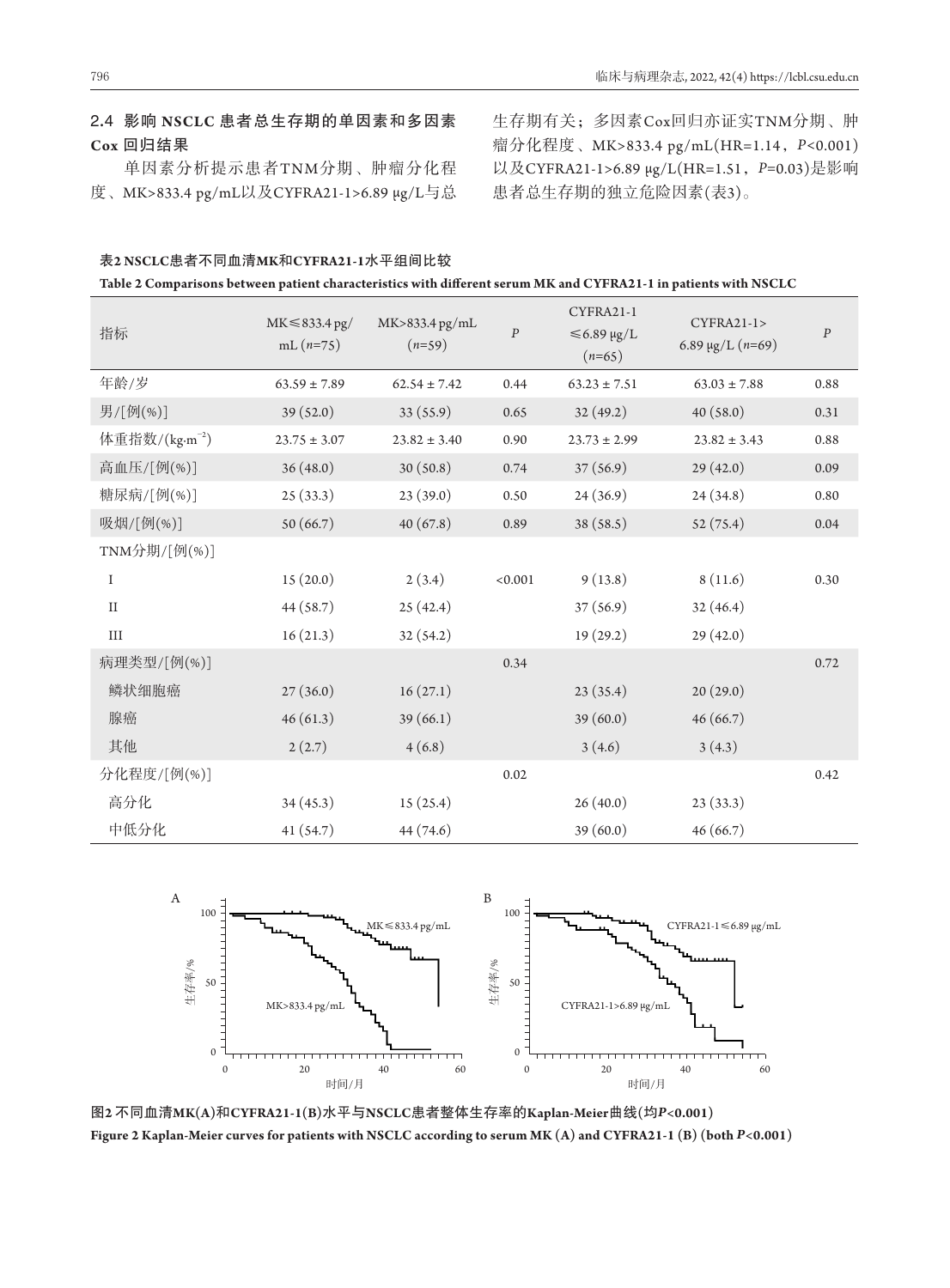|                                                         | 单因素分析               |                  | 多因素分析                    |                  |
|---------------------------------------------------------|---------------------|------------------|--------------------------|------------------|
| 指标                                                      | HR (95% CI)         | $\boldsymbol{P}$ | HR (95% CI)              | $\boldsymbol{P}$ |
| 年龄(≥60岁 vs <60岁)                                        | 0.99(0.57~1.72)     | 0.970            |                          |                  |
| 性别(男vs女)                                                | 1.03(0.61~1.73)     | 0.920            |                          |                  |
| 体重指数                                                    | 1.02(0.94~1.11)     | 0.680            |                          |                  |
| 高血压(有vs无)                                               | 0.87(0.52~1.46)     | 0.600            |                          |                  |
| 糖尿病(有vs无)                                               | $1.17(0.69 - 1.98)$ | 0.570            |                          |                  |
| 吸烟(有vs无)                                                | 1.12(0.65~1.94)     | 0.680            |                          |                  |
| TNM分期                                                   |                     |                  |                          |                  |
| I                                                       | 参考变量                |                  | 参考变量                     |                  |
| $\rm II$                                                | $1.40(1.16-2.03)$   | 0.040            | $1.82(1.46 \times 2.44)$ | < 0.001          |
| $\rm III$                                               | $2.48(2.28-2.84)$   | < 0.001          | $2.50(1.52-4.31)$        | < 0.001          |
| 病理类型                                                    |                     |                  |                          |                  |
| 鳞状细胞癌                                                   | 参考变量                |                  |                          |                  |
| 腺癌                                                      | $0.84(0.19-3.63)$   | 0.810            |                          |                  |
| 分化程度                                                    |                     |                  |                          |                  |
| 高分化                                                     | 参考变量                |                  | 参考变量                     |                  |
| 中低分化                                                    | 1.66(1.38~2.13)     | 0.008            | 1.83(1.47~2.45)          | < 0.001          |
| $MK(>833.4 \text{ pg/mL vs } \leq 833.4 \text{ pg/mL})$ | 1.12(1.07~1.23)     | < 0.001          | 1.14(1.07~1.28)          | < 0.001          |
| CYFRA21-1(>6.89 μg/L vs ≤6.89 μg/L)                     | 1.32(1.18~1.56)     | < 0.001          | $1.51(1.28-1.93)$        | 0.030            |

表**3** 影响**NSCLC**患者总生存期的单因素和多因素**Cox**回归结果

#### **Table 3 Univariate and multivariate Cox regression analysis for the overall survival of patients with NSCLC**

#### 3讨论

CYFRA21-1是NSCLC传统的生物学标志物, 有助于NSCLC的诊断和鉴别诊断。CYFRA21-1是 一种上皮细胞角蛋白的可溶性片段,正常的支气 管上皮和肺癌细胞均可表达此蛋白。陈旭峰等[4]发 现肺鳞状细胞癌患者血清CYFRA21-1水平显著高 于腺癌患者。在一项包含670例肺癌患者的荟萃分 析[5]中,CYFRA21-1诊断早期NSCLC的敏感度和特 异度分别为41%和94%。

本研究发现术前 CYFRA21-1 明显升高的 NSCLC患者的预后不良,这与近期相关报道结果 一致。张文等[6]报道血清CYFRA21-1明显升高常提 示NSCLC化疗患者预后不良。Sone等[7]发现血清 CYFRA21-1是NSCLC培美曲塞为基础的化疗患者 预后的指标。Zhang等[8]分析了1 990例NSCLC患者 资料,发现CYFRA21-1升高,NSCLC患者生存期 减少64%。

M K因在小鼠孕中期胚胎广泛表达而得名, 在胚胎后期及成人MK极少表达。然而,近年来有 研究<sup>[9-10]</sup>表明多种肿瘤细胞MK表达显著上调。随 后,有研究<sup>[11]</sup>证实MK具有促进肿瘤生长、增殖、 血管形成及转移等生物学功能。本研究结果显 示:TNM分期高与肿瘤分化差患者血清MK水平较 TNM分期低和肿瘤分化好的患者明显升高,提示 该蛋白可能与肿瘤的分子生物学行为有关。与本 研究结果类似, Xia等[12]也发现血清MK水平与组 织MK免疫组织化学染色强度显著相关,且血MK 水平与NSCLC患者预后有关。Stern等[13]通过研究 证实血清MK明显升高患者预后差于MK正常或轻 度升高患者。

需要指出的是,目前MK评估NSCLC患者预后 的具体分子机制尚不明确,猜测可能与以下因素 有关: 首先, MK可能对NSCLC细胞的增殖至关重 要。Hao等[14]在动物模型中发现抑制MK能够抑制 NSCLC细胞的增殖活力。其次, Shin等[15]发现MK